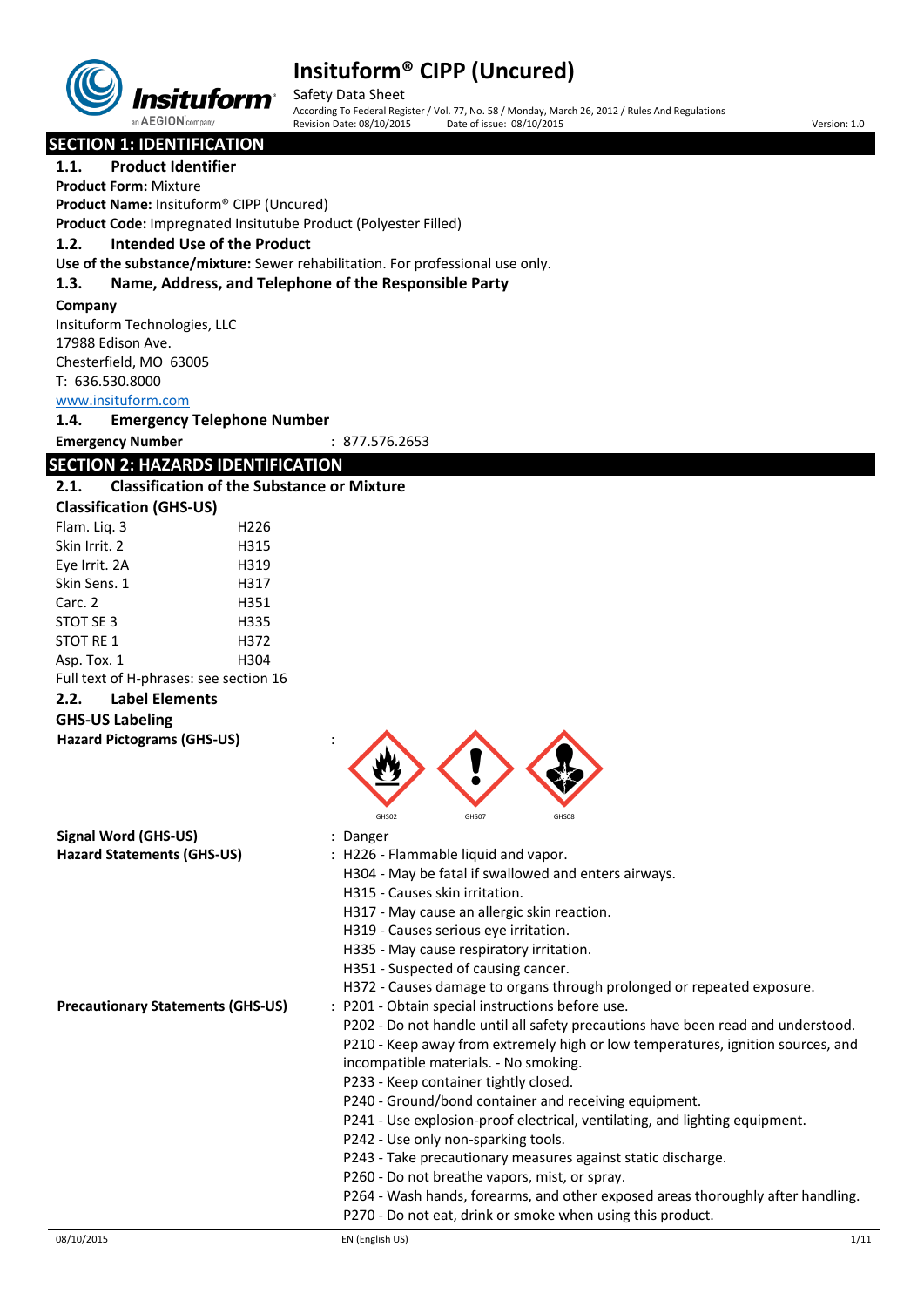Safety Data Sheet

According to Federal Register / Vol. 77, No. 58 / Monday, March 26, 2012 / Rules and Regulations

P271 - Use only outdoors or in a well-ventilated area. P272 - Contaminated work clothing must not be allowed out of the workplace. P273 - Avoid release to the environment. P280 - Wear protective gloves, protective clothing, and eye protection. P301+P310 - IF SWALLOWED: Immediately call a poison center or doctor. P303+P361+P353 - IF ON SKIN (or hair): Take off immediately all contaminated clothing. Rinse skin with water/shower. P304+P340 - IF INHALED: Remove person to fresh air and keep at rest in a position comfortable for breathing. P305+P351+P338 - IF IN EYES: Rinse cautiously with water for several minutes. Remove contact lenses, if present and easy to do. Continue rinsing. P308+P313 - If exposed or concerned: Get medical advice/attention. P331 - Do NOT induce vomiting. P362+P364 - Take off contaminated clothing and wash it before reuse. P370+P378 - In case of fire: Use alcohol resistant foam, carbon dioxide (CO<sub>2</sub>), extinguishing powder to extinguish. P391 - Collect spillage. P403+P235 - Store in a well-ventilated place. Keep cool. P405 - Store locked up. P501 - Dispose of contents/container in accordance with local, regional, national, and international regulations.

#### **2.3. Other Hazards**

This material contains organic peroxides. Heating may cause hazardous decomposition. Hazardous decomposition products from peroxides are flammable and can be explosive under confinement. Exposure may aggravate those with pre-existing eye, skin, or respiratory conditions.

#### **2.4. Unknown Acute Toxicity (GHS-US)**

No data available

#### **SECTION 3: COMPOSITION/INFORMATION ON INGREDIENTS**

#### **3.1. Substance**

Not applicable

#### **3.2. Mixture**

| <b>Name</b>                      | <b>Product Identifier</b> | %          | <b>Classification (GHS-US)</b>                                                                                                                                                                                                                                                 |
|----------------------------------|---------------------------|------------|--------------------------------------------------------------------------------------------------------------------------------------------------------------------------------------------------------------------------------------------------------------------------------|
| Styrene                          | (CAS No) 100-42-5         | < 45       | Flam. Liq. 3, H226<br>Acute Tox. 4 (Oral), H302<br>Acute Tox. 4 (Inhalation: vapor), H332<br>Skin Irrit. 2, H315<br>Eye Irrit. 2A, H319<br>Carc. 2, H351<br>STOT SE 3, H335<br><b>STOT RE 1, H372</b><br>Asp. Tox. 1, H304<br>Aquatic Acute 2, H401<br>Aquatic Chronic 3, H412 |
| Talc                             | Proprietary               | $= 30$     | Not classified                                                                                                                                                                                                                                                                 |
| Proprietary 1 - Organic Peroxide | Proprietary               | $\leq$ = 3 | Org. Perox. C, H242<br>Skin Sens. 1, H317<br>Aquatic Acute 1, H400<br>Aquatic Chronic 1, H410                                                                                                                                                                                  |
| Proprietary 2 - Organic Peroxide | Proprietary               | $\leq$ = 3 | Org. Perox. D, H242<br>Skin Sens. 1, H317                                                                                                                                                                                                                                      |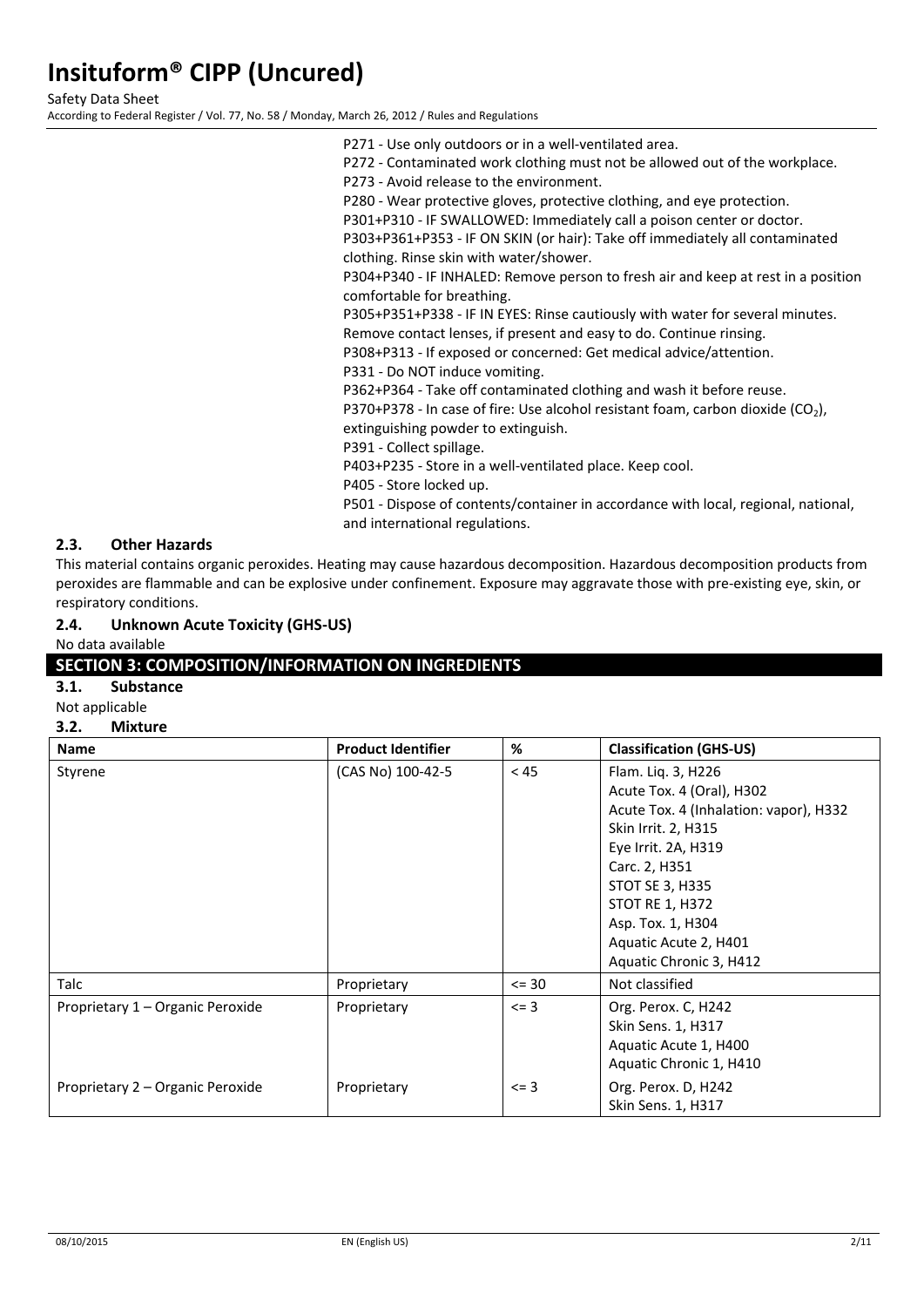Safety Data Sheet

According to Federal Register / Vol. 77, No. 58 / Monday, March 26, 2012 / Rules and Regulations

| Proprietary 3 - Organic Peroxide | Proprietary | $\leq$ = 3 | Org. Perox. C, H242                                               |
|----------------------------------|-------------|------------|-------------------------------------------------------------------|
|                                  |             |            | Acute Tox. 4 (Inhalation:dust, mist), H332<br>Skin Irrit. 2, H315 |
|                                  |             |            | Skin Sens. 1, H317                                                |
|                                  |             |            | Aquatic Acute 1, H400                                             |
|                                  |             |            | Aquatic Chronic 3, H412                                           |
| Proprietary 4 – Organic Peroxide | Proprietary | $\leq$ = 3 | Org. Perox. C, H242                                               |
|                                  |             |            | Skin Sens. 1, H317                                                |
|                                  |             |            | Aquatic Acute 3, H402                                             |
|                                  |             |            | Aquatic Chronic 3, H412                                           |
| Proprietary 5 - Organic Peroxide | Proprietary | $\leq$ = 3 | Org. Perox. B, H241                                               |
| Proprietary 6 - Organic Peroxide | Proprietary | $\leq$ = 3 | Org. Perox. D, H242                                               |
|                                  |             |            | <b>Skin Sens. 1, H317</b>                                         |
|                                  |             |            | Aquatic Acute 1, H400                                             |
|                                  |             |            | Aquatic Chronic 1, H410                                           |
| Butylcyclohexanol                | Proprietary | $\leq 1.5$ | Eye Irrit. 2A, H319                                               |
|                                  |             |            | Aquatic Acute 3, H402                                             |
| Quartz                           | Proprietary | $\leq$ 1   | Carc. 1A, H350*                                                   |
|                                  |             |            | STOT SE 3, H335                                                   |
|                                  |             |            | <b>STOT RE 1, H372</b>                                            |
| Alkanes                          | Proprietary | $\leq$ 1   | Asp. Tox. 1, H304                                                 |
|                                  |             |            | Aquatic Chronic 4, H413                                           |
| Isododecane                      | Proprietary | $\leq$ 1   | Asp. Tox. 1, H304                                                 |
| Titanium dioxide                 | Proprietary | $\leq 0.5$ | Carc. 2, H351**                                                   |

\*Evidence indicates that quartz dust causes cancer and lung disease when inhaled over an extended period of time. Since this product is in a liquid form, the quartz dust is not able to become airborne and cannot be inhaled. Thus, the hazards usually associated with quartz dust are not applicable to this product.

\*\*Titanium dioxide is suspected of causing cancer through inhalation. Since this product is in a liquid form, titanium dioxide is not able to become airborne and cannot be inhaled. Thus, the hazards usually associated with titanium dioxde dust are not applicable to this product.

The specific chemical identity and/or exact percentage of composition has been withheld as a trade secret within the meaning of the OSHA Hazard Communication Standard [29 CFR 1910.1200].

Full text of H-phrases: see section 16

### **SECTION 4: FIRST AID MEASURES**

#### **4.1. Description of First Aid Measures**

**First-aid Measures General**: Never give anything by mouth to an unconscious person. If you feel unwell, seek medical advice (show the label if possible).

**First-aid Measures After Inhalation**: Remove to fresh air and keep at rest in a position comfortable for breathing. Obtain medical attention if breathing difficulty persists.

**First-aid Measures After Skin Contact**: Remove contaminated clothing. Drench affected area with water or soap and water for at least 15 minutes. Wash contaminated clothing before reuse. Obtain medical attention if irritation develops or persists. **First-aid Measures After Eye Contact**: Rinse cautiously with water for at least 15 minutes. Remove contact lenses, if present and

easy to do. Continue rinsing. Obtain medical attention.

**First-aid Measures After Ingestion**: Do NOT induce vomiting. Rinse mouth. Immediately call a POISON CENTER or doctor/physician.

#### **4.2. Most important symptoms and effects, both acute and delayed**

**Symptoms/Injuries:** Causes serious eye irritation. Causes skin irritation. May cause an allergic skin reaction. Suspected of causing cancer. Causes damage to organs through prolonged or repeated exposure. May cause respiratory irritation. May be fatal if swallowed and enters airways.

**Symptoms/Injuries After Inhalation:** Sneezing, coughing, burning sensation of throat with constricting sensation of the larynx and difficulty in breathing.

**Symptoms/Injuries After Skin Contact:** Redness, pain, swelling, itching, burning, dryness, and dermatitis.

**Symptoms/Injuries After Eye Contact:** Redness, pain, swelling, itching, burning, tearing, and blurred vision.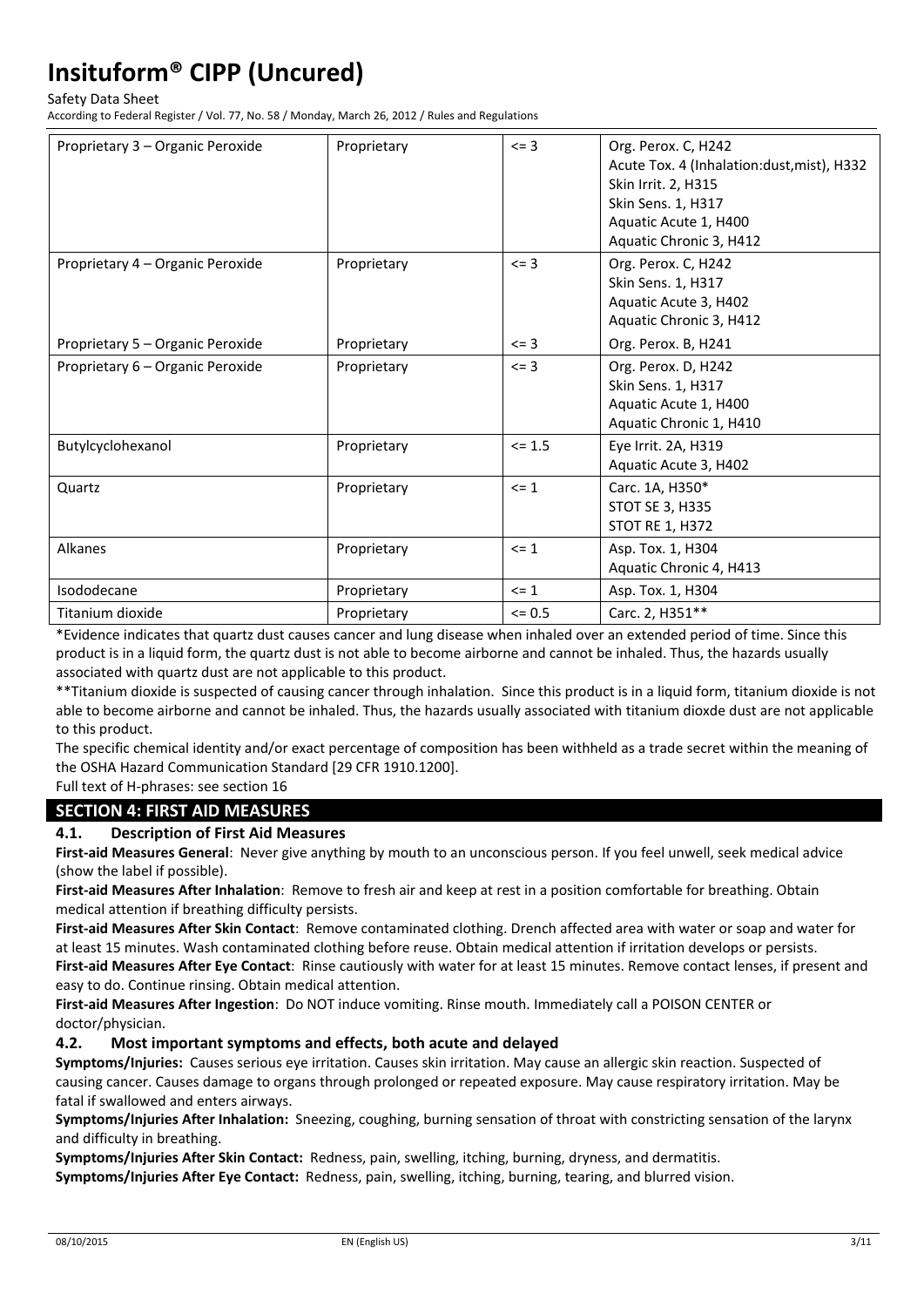Safety Data Sheet

According to Federal Register / Vol. 77, No. 58 / Monday, March 26, 2012 / Rules and Regulations

**Symptoms/Injuries After Ingestion:** The major health threat of ingestion occurs from the danger of aspiration (breathing) of liquid drops into the lungs, particularly from vomiting. Aspiration may result in chemical pneumonia (fluid in the lungs), severe lung damage, respiratory failure and even death.

**Chronic Symptoms:** Repeated or prolonged inhalation of fumes or vapors may result in hearing loss. Suspected of causing cancer. Chronic exposure may cause defatting of the skin.

**4.3. Indication of Any Immediate Medical Attention and Special Treatment Needed** If you feel unwell, seek medical advice (show the label where possible).

### **SECTION 5: FIRE-FIGHTING MEASURES**

#### **5.1. Extinguishing Media**

Suitable Extinguishing Media: Carbon dioxide (CO<sub>2</sub>), alcohol-resistant foam, or dry chemical.

**Unsuitable Extinguishing Media:** Do not use halons. Do not use a heavy water stream. Use of heavy stream of water may spread fire. Application of water stream to hot product may cause frothing and increase fire intensity.

#### **5.2. Special Hazards Arising From the Substance or Mixture**

**Fire Hazard:** Flammable liquid and vapor. Vapors may travel to source of ignition and flash back.

**Explosion Hazard:** May form flammable/explosive vapor-air mixture.

**Reactivity:** This material contains organic peroxides. Heating may cause hazardous decomposition. Hazardous decomposition products from peroxides are flammable and can be explosive under confinement. May react violently with incompatible materials.

#### **5.3. Advice for Firefighters**

**Precautionary Measures Fire:** Exercise caution when fighting any chemical fire.

**Firefighting Instructions:** Use water spray or fog for cooling exposed containers. In case of major fire and large quantities: Evacuate area. Fight fire remotely due to the risk of explosion.

**Protection During Firefighting:** Do not enter fire area without proper protective equipment, including respiratory protection. **Other Information:** Refer to Section 9 for flammability properties.

#### **SECTION 6: ACCIDENTAL RELEASE MEASURES**

#### **6.1. Personal Precautions, Protective Equipment and Emergency Procedures**

**General Measures**: Avoid all contact with skin, eyes, or clothing. Avoid breathing (dust, vapor, mist, spray. Keep away from heat, sparks, open flames, hot surfaces. – No smoking.

#### **6.1.1. For Non-emergency Personnel**

**Protective Equipment:** Use appropriate personal protection equipment (PPE).

**Emergency Procedures:** Evacuate unnecessary personnel.

#### **6.1.2. For Emergency Responders**

**Protective Equipment:** If specialize clothing is required to deal with spillage, take note of any information in Section 8 on suitable and unsuitable materials. Use appropriate personal protection equipment (PPE).

**Emergency Procedures:** Upon arrival at the scene, a first responder is expected to recognize the presence of dangerous goods,

protect oneself and the public, secure the area, and call for the assistance of trained personnel as soon as conditions permit.

#### **6.2. Environmental Precautions**

Avoid dispersal of spilled material.

#### **6.3. Methods and Material for Containment and Cleaning Up**

**For Containment:** Contain and/or absorb spill with inert material, then place in suitable container. Do not take up in combustible material such as saw dust or cellulosic material.

**Methods for Cleaning Up:** Clean up spills immediately and dispose of waste safely. Spills should be contained with mechanical barriers. Transfer spilled material to a suitable container for disposal. Use only non-sparking tools. Contact competent authorities after a spill.

#### **6.4. Reference to Other Sections**

See Heading 8. Exposure controls and personal protection. For further information refer to Section 13.

#### **SECTION 7: HANDLING AND STORAGE**

#### **7.1. Precautions for Safe Handling**

**Additional Hazards When Processed:** Flammable vapors can accumulate in head space of closed systems. Any proposed use of this product in elevated-temperature processes should be thoroughly evaluated to assure that safe operating conditions are established and maintained. Proper grounding procedures to avoid static electricity should be followed.

**Hygiene Measures:** Handle in accordance with good industrial hygiene and safety procedures. Wash hands and other exposed areas with mild soap and water before eating, drinking or smoking and when leaving work.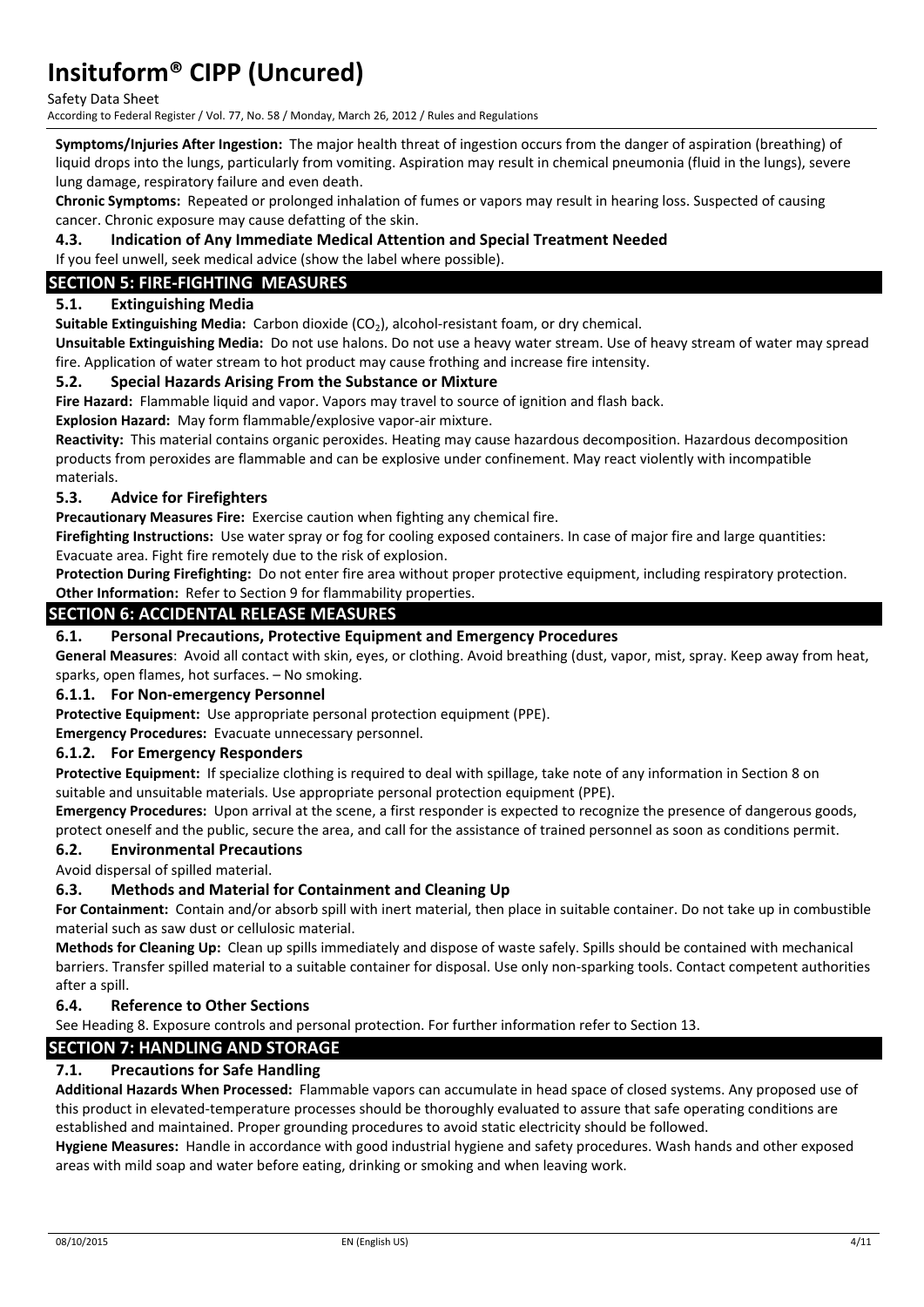Safety Data Sheet

According to Federal Register / Vol. 77, No. 58 / Monday, March 26, 2012 / Rules and Regulations

#### **7.2. Conditions for Safe Storage, Including Any Incompatibilities**

**Technical Measures:** Comply with applicable regulations. Ground/bond container and receiving equipment. Use only nonsparking tools. Use explosion-proof electrical, ventilating, and lighting equipment.

**Storage Conditions:** Store in a dry, cool and well-ventilated place. Keep container closed when not in use. Keep/Store away from direct sunlight, extremely high or low temperatures and incompatible materials. Keep away from heat, hot surfaces, sparks, open flames and other ignition sources. No smoking.

**Incompatible Products:** Strong acids. Strong bases. Strong oxidizers. Accelerators. Heavy metals. Heavy metal salts. Reducing agents. Rust. Amines. Sulfur compounds.

#### **7.3. Specific End Use(s)**

Sewer rehabilitation. For professional use only.

#### **SECTION 8: EXPOSURE CONTROLS/PERSONAL PROTECTION**

#### **8.1. Control Parameters**

For substances listed in section 3 that are not listed here, there are no established exposure limits from the manufacturer, supplier, importer, or the appropriate advisory agency including: ACGIH (TLV), NIOSH (REL), or OSHA (PEL).

| <b>Styrene (100-42-5)</b> |                                       |                                                                             |
|---------------------------|---------------------------------------|-----------------------------------------------------------------------------|
| <b>USA ACGIH</b>          | <b>ACGIH TWA (ppm)</b>                | 20 ppm                                                                      |
| <b>USA ACGIH</b>          | ACGIH STEL (ppm)                      | 40 ppm                                                                      |
| <b>USA ACGIH</b>          | <b>ACGIH chemical category</b>        | Not Classifiable as a Human Carcinogen                                      |
| <b>USA NIOSH</b>          | NIOSH REL (TWA) (mg/m <sup>3</sup> )  | 215 mg/m <sup>3</sup>                                                       |
| <b>USA NIOSH</b>          | NIOSH REL (TWA) (ppm)                 | 50 ppm                                                                      |
| <b>USA NIOSH</b>          | NIOSH REL (STEL) (mg/m <sup>3</sup> ) | 425 mg/m <sup>3</sup>                                                       |
| <b>USA NIOSH</b>          | NIOSH REL (STEL) (ppm)                | 100 ppm                                                                     |
| <b>USA IDLH</b>           | US IDLH (ppm)                         | 700 ppm                                                                     |
| <b>USA OSHA</b>           | OSHA PEL (TWA) (ppm)                  | 100 ppm                                                                     |
| <b>USA OSHA</b>           | OSHA PEL (Ceiling) (ppm)              | 200 ppm                                                                     |
| Quartz                    |                                       |                                                                             |
| <b>USA ACGIH</b>          | ACGIH TWA $(mg/m3)$                   | 0.025 mg/m <sup>3</sup> (respirable fraction)                               |
| <b>USA ACGIH</b>          | <b>ACGIH chemical category</b>        | A2 - Suspected Human Carcinogen                                             |
| <b>USA NIOSH</b>          | NIOSH REL (TWA) (mg/m <sup>3</sup> )  | 0.05 mg/m <sup>3</sup> (respirable dust)                                    |
| <b>USA IDLH</b>           | US IDLH (mg/m <sup>3</sup> )          | 50 mg/m <sup>3</sup> (respirable dust)                                      |
| <b>USA OSHA</b>           | OSHA PEL (STEL) (mg/m <sup>3</sup> )  | 250 mppcf/%SiO <sub>2</sub> +5, 10mg/m <sup>3</sup> /%SiO <sub>2</sub> +2   |
| <b>Titanium dioxide</b>   |                                       |                                                                             |
| <b>USA ACGIH</b>          | ACGIH TWA (mg/m <sup>3</sup> )        | $10 \text{ mg/m}^3$                                                         |
| <b>USA ACGIH</b>          | <b>ACGIH chemical category</b>        | Not Classifiable as a Human Carcinogen                                      |
| <b>USA IDLH</b>           | US IDLH $(mg/m3)$                     | 5000 mg/m <sup>3</sup>                                                      |
| <b>USA OSHA</b>           | OSHA PEL (TWA) (mg/m <sup>3</sup> )   | 15 mg/m <sup>3</sup> (total dust)                                           |
| <b>Talc</b>               |                                       |                                                                             |
| <b>USA ACGIH</b>          | ACGIH TWA $(mg/m3)$                   | 2 mg/m <sup>3</sup> (particulate matter containing no asbestos and <1%      |
|                           |                                       | crystalline silica, respirable fraction)                                    |
| <b>USA ACGIH</b>          | <b>ACGIH chemical category</b>        | Not Classifiable as a Human Carcinogen containing no asbestos               |
|                           |                                       | fibers                                                                      |
| <b>USA NIOSH</b>          | NIOSH REL (TWA) (mg/m <sup>3</sup> )  | 2 mg/m <sup>3</sup> (containing no Asbestos and <1% Quartz-respirable dust) |
| <b>USA IDLH</b>           | US IDLH $(mg/m3)$                     | 1000 mg/m <sup>3</sup> (containing no asbestos and <1% quartz)              |

**8.2. Exposure Controls** 

**Appropriate Engineering Controls** : Ensure adequate ventilation, especially in confined areas. Emergency eye wash fountains and safety showers should be available in the immediate vicinity of any potential exposure. Gas detectors should be used when flammable gases or vapors may be released. Use explosion-proof equipment. Ensure all national/local regulations are observed.

**Personal Protective Equipment** : Gloves. Insufficient ventilation: wear respiratory protection. Safety glasses.

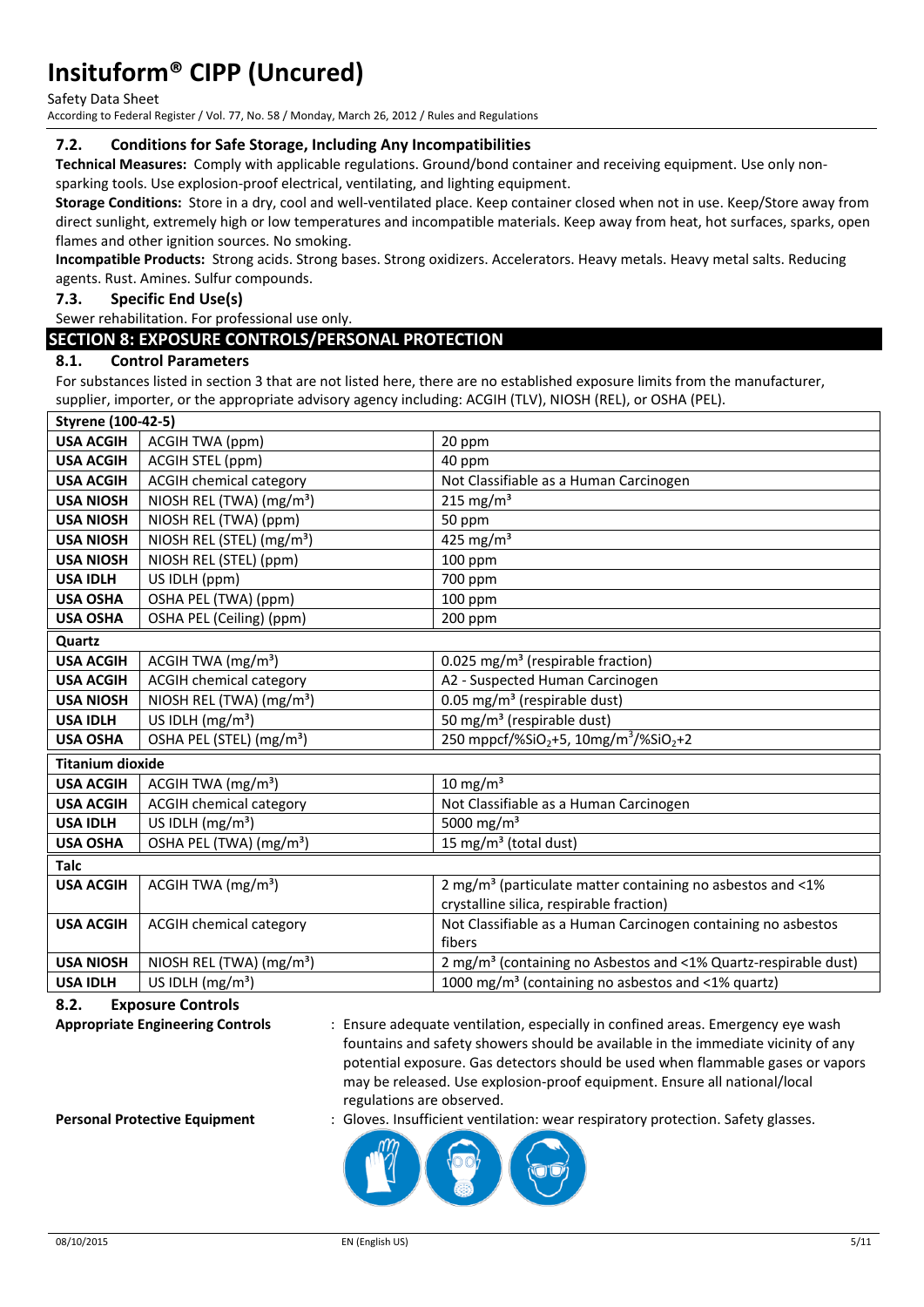Safety Data Sheet

According to Federal Register / Vol. 77, No. 58 / Monday, March 26, 2012 / Rules and Regulations

| <b>Materials for Protective Clothing</b>                                    | : When a risk assessment indicates protective clothing is necessary, chemically<br>resistant materials and fabrics should be used.                                    |
|-----------------------------------------------------------------------------|-----------------------------------------------------------------------------------------------------------------------------------------------------------------------|
| <b>Hand Protection</b>                                                      | : Wear chemically resistant protective gloves.                                                                                                                        |
| <b>Eve Protection</b>                                                       | : Chemical safety glasses.                                                                                                                                            |
| <b>Skin and Body Protection</b>                                             | : Personal protective equipment for the skin and body should be selected based on<br>the task being performed and when a risk assessment indicates this is necessary. |
| <b>Respiratory Protection</b>                                               | : If exposure limits are exceeded or if a risk assessment indicates it is necessary,<br>approved respiratory protection should be worn.                               |
| <b>Environmental Exposure Controls</b><br><b>Consumer Exposure Controls</b> | : Do not allow the product to be released into the environment.<br>: Do not eat, drink or smoke during use.                                                           |

#### **SECTION 9: PHYSICAL AND CHEMICAL PROPERTIES**

| <b>Information on Basic Physical and Chemical Properties</b><br>9.1. |                                                                                          |  |
|----------------------------------------------------------------------|------------------------------------------------------------------------------------------|--|
| <b>Physical State</b>                                                | : Liquid                                                                                 |  |
| Appearance                                                           | : Transparent, white, blue coated felt impregnated with putty-like,<br>semi-solid liquid |  |
| Odor                                                                 | : Aromatic                                                                               |  |
| <b>Odor Threshold</b>                                                | : No data available                                                                      |  |
| pH                                                                   | : No data available                                                                      |  |
| <b>Evaporation Rate</b>                                              | : No data available                                                                      |  |
| <b>Melting Point</b>                                                 | : No data available                                                                      |  |
| <b>Freezing Point</b>                                                | : No data available                                                                      |  |
| <b>Boiling Point</b>                                                 | : No data available                                                                      |  |
| <b>Flash Point</b>                                                   | : $31 °C (87.8 °F) (TCC)$                                                                |  |
| <b>Auto-ignition Temperature</b>                                     | : No data available                                                                      |  |
| <b>Decomposition Temperature</b>                                     | : No data available                                                                      |  |
| Flammability (solid, gas)                                            | : No data available                                                                      |  |
| <b>Vapor Pressure</b>                                                | : No data available                                                                      |  |
| Relative Vapor Density at 20 °C                                      | : No data available                                                                      |  |
| <b>Relative Density</b>                                              | : No data available                                                                      |  |
| Solubility                                                           | : No data available                                                                      |  |
| <b>Partition Coefficient: N-Octanol/Water</b>                        | : No data available                                                                      |  |
| <b>Viscosity</b>                                                     | : No data available                                                                      |  |
| രാ<br><b>Othor Information</b> Ne additional information available   |                                                                                          |  |

**9.2. Other Information** No additional information available.

#### **SECTION 10: STABILITY AND REACTIVITY**

**10.1. Reactivity:** This material contains organic peroxides. Heating may cause hazardous decomposition. Hazardous decomposition products from peroxides are flammable and can be explosive under confinement. May react violently with incompatible materials.

**10.2. Chemical Stability:** Stable under recommended handling and storage conditions (see section 7).

**10.3. Possibility of Hazardous Reactions:** Hazardous polymerization may occur.

**10.4. Conditions to Avoid:** Direct sunlight. Extremely high or low temperatures. Sparks, heat, open flame and other sources of ignition. Incompatible materials.

**10.5. Incompatible Materials:** Strong acids. Strong bases. Strong oxidizers. Accelerators. Heavy metals. Heavy metal salts. Reducing agents. Rust. Amines. Sulfur compounds.

**10.6. Hazardous Decomposition Products:** Benzoic acid. Tert-butanol. Acetone. Benzene. Methane. 3,3,5 trimethylcyclohexane. Thermal decomposition generates: Carbon oxides (CO, CO<sub>2</sub>). Nitrogen oxides. Hydrocarbons. Alcohols. Metal oxides. Methylene Diphenyl Diisocyanate (MDI). Organic compounds. Irritating or toxic vapors.

#### **SECTION 11: TOXICOLOGICAL INFORMATION**

#### **11.1. Information On Toxicological Effects**

**Acute Toxicity:** Not classified

| Styrene (100-42-5)         |              |
|----------------------------|--------------|
| LD50 Oral Rat              | $1000$ mg/kg |
| <b>LC50 Inhalation Rat</b> | 11.7 mg/l/4h |
|                            |              |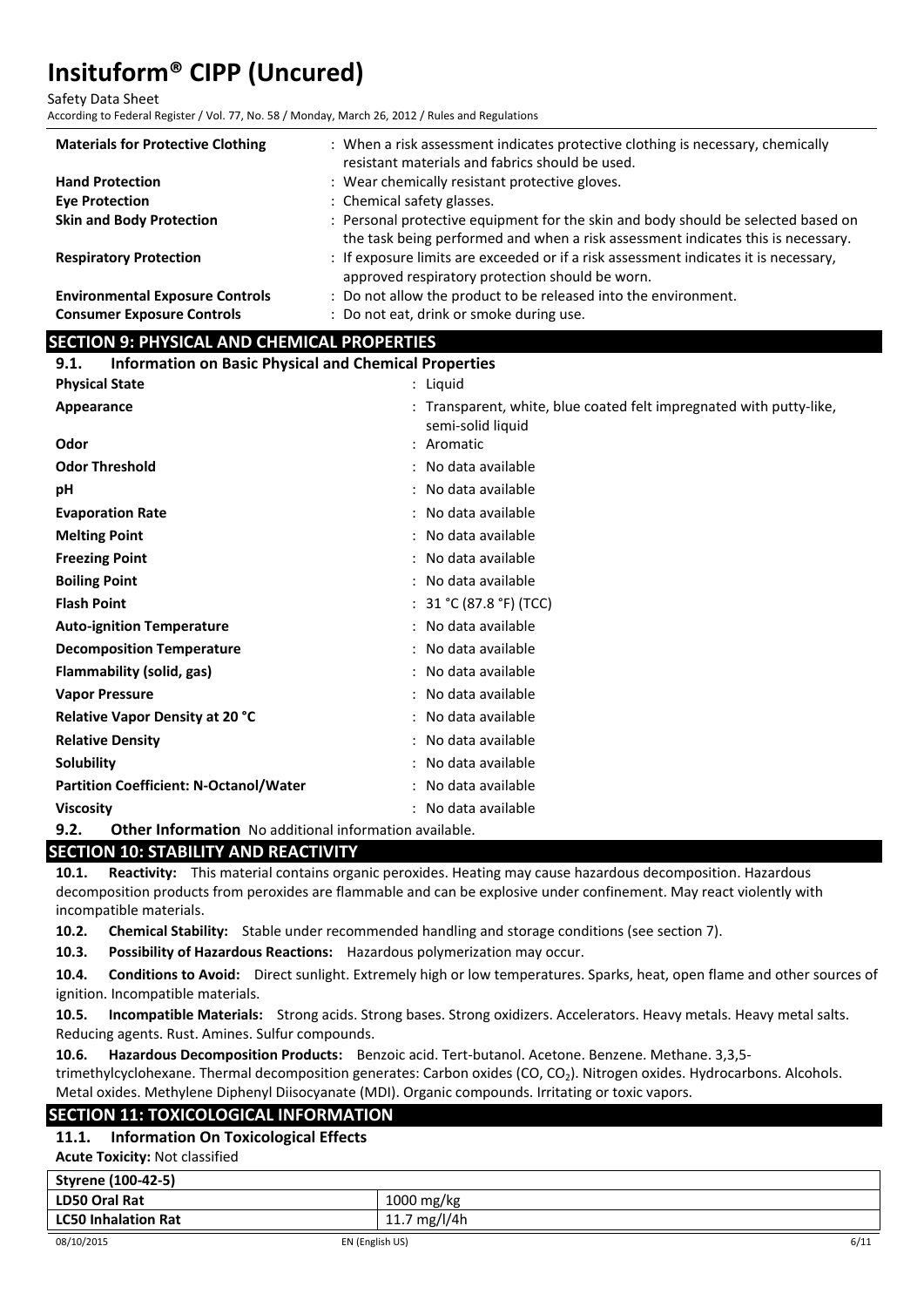Safety Data Sheet

According to Federal Register / Vol. 77, No. 58 / Monday, March 26, 2012 / Rules and Regulations

| Quartz                           |                |
|----------------------------------|----------------|
| LD50 Oral Rat                    | $>$ 5000 mg/kg |
| <b>LD50 Dermal Rat</b>           | > 5000 mg/kg   |
| Proprietary 3 - Organic Peroxide |                |
| ATE (Dust/Mist)                  | 1.50 mg/l/4h   |
| Butylcyclohexanol                |                |
| LD50 Oral Rat                    | 4200 mg/kg     |
| <b>LD50 Dermal Rabbit</b>        | $>$ 5 g/kg     |
| <b>Titanium dioxide</b>          |                |
| LD50 Oral Rat                    | > 10000 mg/kg  |

**Skin Corrosion/Irritation:** Causes skin irritation.

**Serious Eye Damage/Irritation:** Causes serious eye irritation.

**Respiratory or Skin Sensitization:** May cause an allergic skin reaction.

**Germ Cell Mutagenicity:** Not classified

**Carcinogenicity:** Suspected of causing cancer.

This product contains styrene, which results in the category 2 carcinogen classification. Classifications of styrene from IARC, NTP, and the OSHA Hazard Communication Carcinogen List are shown below. The 13<sup>th</sup> Report on Carcinogens by the National Toxicology Program classified styrene as "reasonably anticipated to be a human carcinogen based on limited evidence of carcinogenicity from studies in humans, sufficient evidence of carcinogenicity from studies in experimental animals, and supporting data on mechanisms of carcinogenesis" (NTP. 2014. *Report on Carcinogens, Thirteenth Edition*). Additional studies have been conducted with mixed results regarding the carcinogencity hazard associated with Styrene.

1) A published study suggested that "S-induced mouse lung tumors are unlikely to be relevant to human risk" (*Regulatory Toxicology and Pharmacology.* 2013 June; 66 (1)).

2) A recent update to an extensive study of reinforced plastic workers found "no coherent evidence that styrene exposure increases risk from cancers of the lymphatic and hematopoietic tissue, pancreas, or lung" (*Epidemiology.* 2013 March*;* 24 (2)). Based on the weight of evidence and supplier information, styrene was classified as a category 2 carcinogen.

| <b>Styrene (100-42-5)</b>                        |                                                                          |
|--------------------------------------------------|--------------------------------------------------------------------------|
| <b>IARC</b> group                                | 2B                                                                       |
| <b>National Toxicology Program (NTP) Status</b>  | Reasonably anticipated to be Human Carcinogen.                           |
| <b>OSHA Hazard Communication Carcinogen List</b> | In OSHA Hazard Communication Carcinogen list.                            |
| Quartz                                           |                                                                          |
| <b>IARC</b> group                                | 1                                                                        |
| <b>National Toxicology Program (NTP) Status</b>  | Known Human Carcinogens.                                                 |
| <b>OSHA Hazard Communication Carcinogen List</b> | In OSHA Hazard Communication Carcinogen list.                            |
| <b>Titanium dioxide</b>                          |                                                                          |
| <b>IARC</b> group                                | 2B                                                                       |
| <b>OSHA Hazard Communication Carcinogen List</b> | In OSHA Hazard Communication Carcinogen list.                            |
| <b>Talc</b>                                      |                                                                          |
| <b>IARC</b> group                                | 3                                                                        |
| <b>National Toxicology Program (NTP) Status</b>  | Evidence of Carcinogenicity, Twelfth Report - Items under consideration. |

**Reproductive Toxicity:** Not classified

**Specific Target Organ Toxicity (Single Exposure):** May cause respiratory irritation.

**Specific Target Organ Toxicity (Repeated Exposure):** Causes damage to organs (ears) through prolonged or repeated exposure (Inhalation).

**Aspiration Hazard:** May be fatal if swallowed and enters airways.

**Symptoms/Injuries After Inhalation:** Sneezing, coughing, burning sensation of throat with constricting sensation of the larynx and difficulty in breathing.

**Symptoms/Injuries After Skin Contact:** Redness, pain, swelling, itching, burning, dryness, and dermatitis.

**Symptoms/Injuries After Eye Contact:** Redness, pain, swelling, itching, burning, tearing, and blurred vision.

**Symptoms/Injuries After Ingestion:** The major health threat of ingestion occurs from the danger of aspiration (breathing) of liquid drops into the lungs, particularly from vomiting. Aspiration may result in chemical pneumonia (fluid in the lungs), severe lung damage, respiratory failure and even death.

**Chronic Symptoms:** Repeated or prolonged inhalation of fumes or vapors may result in hearing loss. Suspected of causing cancer. Chronic exposure may cause defatting of the skin.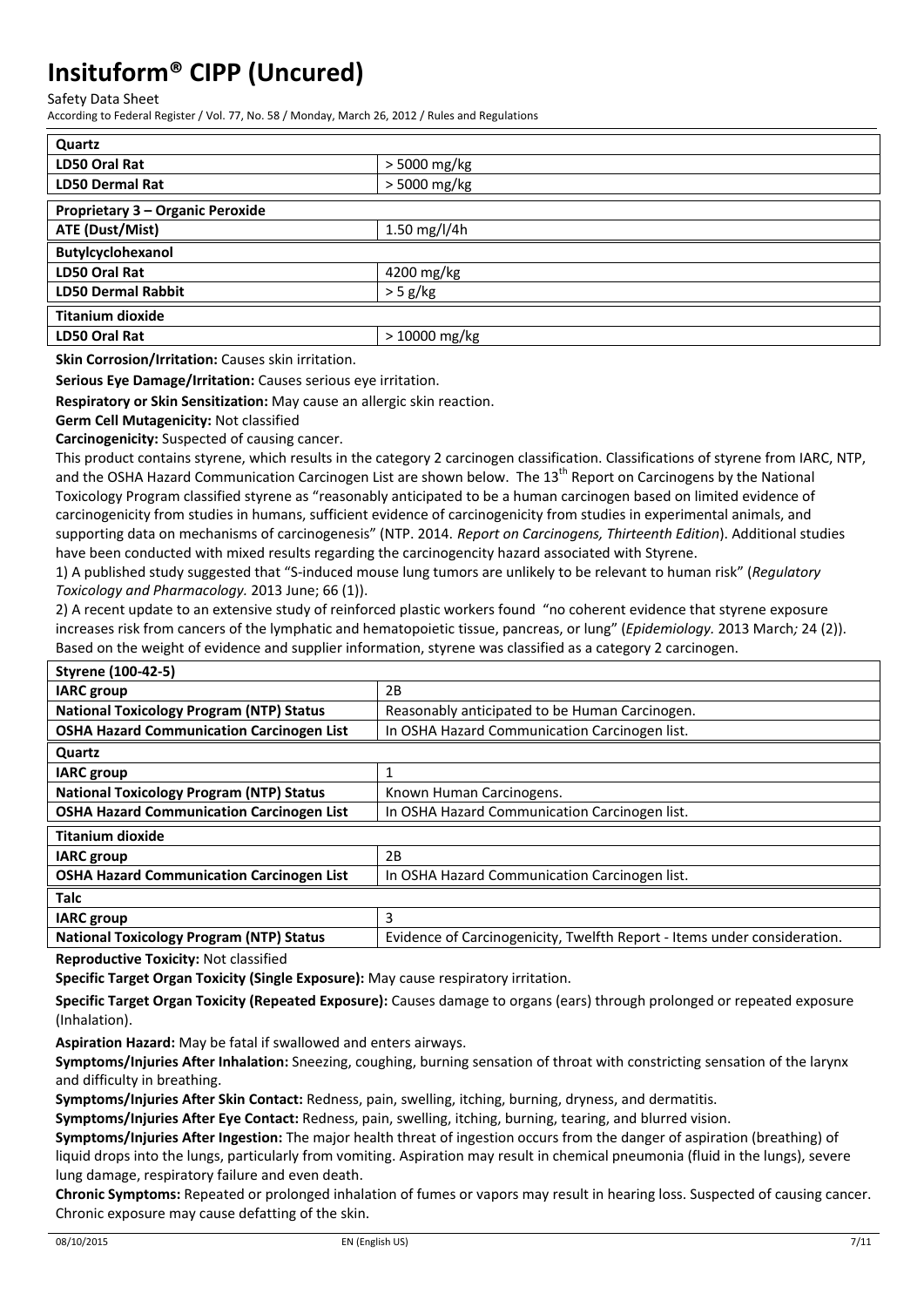Safety Data Sheet

According to Federal Register / Vol. 77, No. 58 / Monday, March 26, 2012 / Rules and Regulations

| <b>SECTION 12: ECOLOGICAL INFORMATION</b>                                   |                                                                                      |  |
|-----------------------------------------------------------------------------|--------------------------------------------------------------------------------------|--|
| <b>Toxicity</b><br>12.1.                                                    |                                                                                      |  |
| <b>Ecology - General</b>                                                    | : This material is hazardous to the aquatic environment. Keep out of sewers and      |  |
|                                                                             | waterways.                                                                           |  |
| <b>Ecology - Water</b>                                                      | : Toxic to aquatic life. Toxic to aquatic life with long lasting effects.            |  |
| Styrene (100-42-5)                                                          |                                                                                      |  |
| LC50 Fish 1                                                                 | 3.24 - 4.99 mg/l (Exposure time: 96 h - Species: Pimephales promelas [flow-through]) |  |
| EC50 Daphnia 1                                                              | 3.3 - 7.4 mg/l (Exposure time: 48 h - Species: Daphnia magna)                        |  |
| <b>LC 50 Fish 2</b>                                                         | 19.03 - 33.53 mg/l (Exposure time: 96 h - Species: Lepomis macrochirus [static])     |  |
| <b>NOEC</b> (acute)                                                         | 44 mg/kg (Exposure time: 14 Days - Species: Eisenia foetida [soil dry weight])       |  |
| Proprietary 2 - Organic Peroxide                                            |                                                                                      |  |
| EC50 Daphnia 1                                                              | $> 100$ g/l                                                                          |  |
| ErC50 (algae)                                                               | > 100 mg/l (Exposure Time: 72 h - Species: Raphidocelis subcapitata)                 |  |
| <b>NOEC chronic algae</b>                                                   | 100 mg/l (Species: Pseudokirchnerella subcapitata)                                   |  |
| <b>Butylcyclohexanol</b>                                                    |                                                                                      |  |
| EC50 Daphnia 1                                                              | 46 mg/l (Exposure time: 48 h - Species: Daphnia magna)                               |  |
| <b>Talc</b>                                                                 |                                                                                      |  |
| LC50 Fish 1                                                                 | > 100 g/l (Exposure time: 96 h - Species: Brachydanio rerio [semi-static])           |  |
| 12.2.<br>Persistence and Degradability No additional information available. |                                                                                      |  |

#### **12.3. Bioaccumulative Potential**

| Styrene (100-42-5) |                            |
|--------------------|----------------------------|
| <b>BCF fish 1</b>  | 13.5                       |
| Log Pow            | 2.95                       |
| Butylcyclohexanol  |                            |
| Log Pow            | 3.23                       |
| <b>Talc</b>        |                            |
| <b>BCF</b> fish 1  | (no known bioaccumulation) |

**12.4. Mobility in Soil** No additional information available.

# **12.5. Other Adverse Effects**

**Other Information** : Avoid release to the environment.

#### **SECTION 13: DISPOSAL CONSIDERATIONS**

**13.1. Waste treatment methods**

**Waste Disposal Recommendations:** Dispose of waste material in accordance with all local, regional, national, and international regulations.

**Additional Information:** Handle empty containers with care because residual vapors are flammable.

#### **Ecology – Waste Materials:** Avoid release to the environment.

### **SECTION 14: TRANSPORT INFORMATION**

| In Accordance with DOT<br>14.1. |                            |
|---------------------------------|----------------------------|
| <b>Proper Shipping Name</b>     | : RESIN SOLUTION flammable |
| <b>Hazard Class</b>             | $\therefore$ 3             |
| <b>Identification Number</b>    | : UN1866                   |
| <b>Label Codes</b>              | : 3                        |
| <b>Packing Group</b>            | : III                      |
| <b>ERG Number</b>               | : 127                      |
| 14.2. In Accordance with IMDG   |                            |
| <b>Proper Shipping Name</b>     | : RESIN SOLUTION           |
| <b>Hazard Class</b>             | $\therefore$ 3             |
| <b>Identification Number</b>    | : UN1866                   |
| <b>Packing Group</b>            | $\therefore$ $\parallel$   |
| <b>Label Codes</b>              | $\therefore$ 3             |
| EmS-No. (Fire)                  | $: F-E$                    |
| EmS-No. (Spillage)              | $: S-E$                    |
| 14.3. In Accordance with IATA   |                            |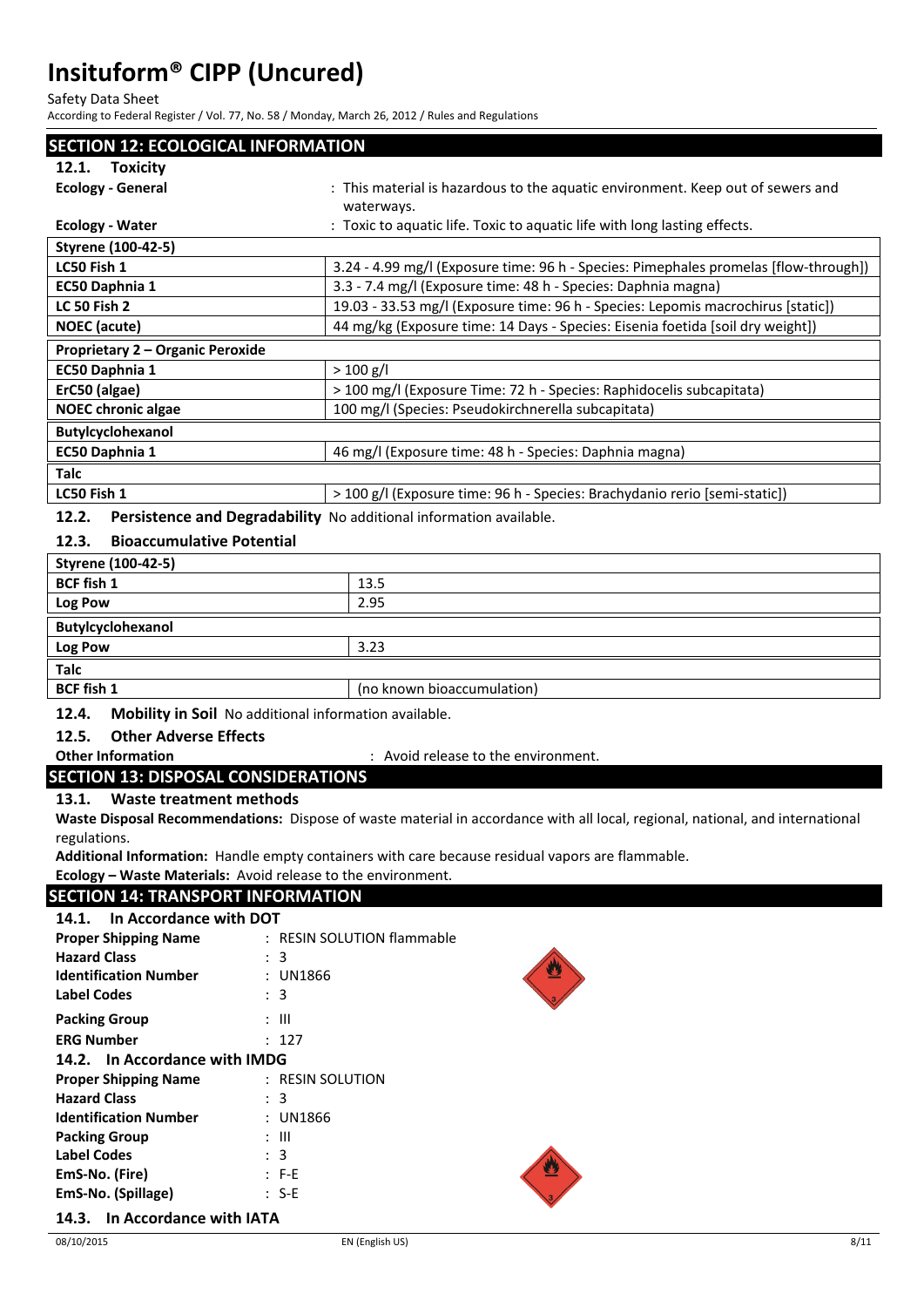Safety Data Sheet

According to Federal Register / Vol. 77, No. 58 / Monday, March 26, 2012 / Rules and Regulations

| <b>Proper Shipping Name</b>  | $:$ RESIN SOLUTION |  |
|------------------------------|--------------------|--|
| <b>Packing Group</b>         | : III              |  |
| <b>Identification Number</b> | : UN1866           |  |
| <b>Hazard Class</b>          | : 3                |  |
| Label Codes                  | $\therefore$ 3     |  |
| <b>ERG Code (IATA)</b>       | : 3L               |  |

| <b>SECTION 15: REGULATORY INFORMATION</b>                                 |                                 |  |  |
|---------------------------------------------------------------------------|---------------------------------|--|--|
| <b>US Federal Regulations</b><br>15.1                                     |                                 |  |  |
| Insituform® CIPP (Uncured)                                                |                                 |  |  |
| <b>SARA Section 311/312 Hazard Classes</b>                                | Immediate (acute) health hazard |  |  |
|                                                                           | Delayed (chronic) health hazard |  |  |
|                                                                           | Fire hazard                     |  |  |
|                                                                           | Reactive hazard                 |  |  |
| Styrene (100-42-5)                                                        |                                 |  |  |
| Listed on the United States TSCA (Toxic Substances Control Act) inventory |                                 |  |  |
| Listed on United States SARA Section 313                                  |                                 |  |  |
| <b>SARA Section 313 - Emission Reporting</b>                              | 0.1%                            |  |  |
| Quartz                                                                    |                                 |  |  |
| Listed on the United States TSCA (Toxic Substances Control Act) inventory |                                 |  |  |
| SARA Section 311/312 Hazard Classes                                       | Immediate (acute) health hazard |  |  |
|                                                                           | Delayed (chronic) health hazard |  |  |
| Proprietary 2 - Organic Peroxide                                          |                                 |  |  |
| Listed on the United States TSCA (Toxic Substances Control Act) inventory |                                 |  |  |
| Proprietary 1 - Organic Peroxide                                          |                                 |  |  |
| Listed on the United States TSCA (Toxic Substances Control Act) inventory |                                 |  |  |
| <b>Proprietary 3 - Organic Peroxide</b>                                   |                                 |  |  |
| Listed on the United States TSCA (Toxic Substances Control Act) inventory |                                 |  |  |
| <b>Proprietary 5 - Organic Peroxide</b>                                   |                                 |  |  |
| Listed on the United States TSCA (Toxic Substances Control Act) inventory |                                 |  |  |
| <b>Alkanes</b>                                                            |                                 |  |  |
| Listed on the United States TSCA (Toxic Substances Control Act) inventory |                                 |  |  |
| <b>Isododecane</b>                                                        |                                 |  |  |
| Listed on the United States TSCA (Toxic Substances Control Act) inventory |                                 |  |  |
| Proprietary 4 - Organic Peroxide                                          |                                 |  |  |
| Listed on the United States TSCA (Toxic Substances Control Act) inventory |                                 |  |  |
| Butylcyclohexanol                                                         |                                 |  |  |
| Listed on the United States TSCA (Toxic Substances Control Act) inventory |                                 |  |  |
| <b>Titanium dioxide</b>                                                   |                                 |  |  |
| Listed on the United States TSCA (Toxic Substances Control Act) inventory |                                 |  |  |
| <b>SARA Section 311/312 Hazard Classes</b>                                | Delayed (chronic) health hazard |  |  |
| Talc (14807-96-6)                                                         |                                 |  |  |
| Listed on the United States TSCA (Toxic Substances Control Act) inventory |                                 |  |  |
| Proprietary 6 - Organic Peroxide (686-31-7)                               |                                 |  |  |
| Listed on the United States TSCA (Toxic Substances Control Act) inventory |                                 |  |  |

#### **15.2 US State Regulations**

| Quartz                                                |                                                                |
|-------------------------------------------------------|----------------------------------------------------------------|
| U.S. - California - Proposition 65 - Carcinogens List | WARNING: This product contains chemicals known to the State of |
|                                                       | California to cause cancer.                                    |
| <b>Titanium dioxide</b>                               |                                                                |
| U.S. - California - Proposition 65 - Carcinogens List | WARNING: This product contains chemicals known to the State of |
|                                                       | California to cause cancer.                                    |
| <b>Styrene (100-42-5)</b>                             |                                                                |
| LLC Maccochusetts Dight To Know List                  |                                                                |

U.S. - Massachusetts - Right To Know List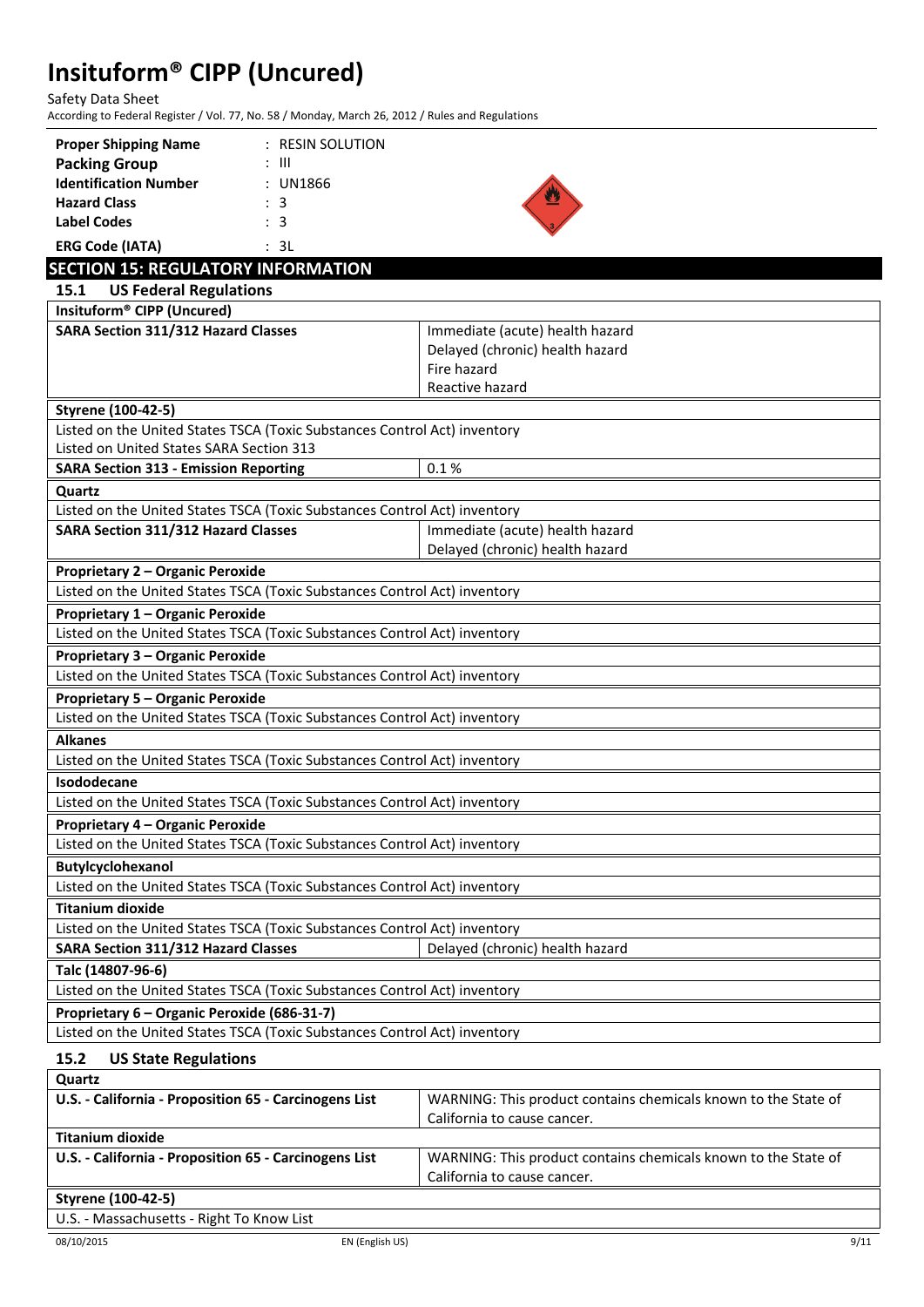#### Safety Data Sheet

According to Federal Register / Vol. 77, No. 58 / Monday, March 26, 2012 / Rules and Regulations

- U.S. New Jersey Right to Know Hazardous Substance List
- U.S. Pennsylvania RTK (Right to Know) Environmental Hazard List
- U.S. Pennsylvania RTK (Right to Know) List

#### **Quartz**

- U.S. Massachusetts Right To Know List
- U.S. New Jersey Right to Know Hazardous Substance List

U.S. - Pennsylvania - RTK (Right to Know) List

#### **Proprietary 3 – Organic Peroxide**

U.S. - Massachusetts - Right To Know List

- U.S. New Jersey Right to Know Hazardous Substance List
- U.S. Pennsylvania RTK (Right to Know) List

#### **Titanium dioxide**

- U.S. Massachusetts Right To Know List
- U.S. New Jersey Right to Know Hazardous Substance List
- U.S. Pennsylvania RTK (Right to Know) List

#### **Talc**

- U.S. Massachusetts Right To Know List
- U.S. New Jersey Right to Know Hazardous Substance List
- U.S. Pennsylvania RTK (Right to Know) List

#### **SECTION 16: OTHER INFORMATION, INCLUDING DATE OF PREPARATION OR LAST REVISION**

- **Revision Date** : 08/10/2015
- 

**Other Information Channel Except Englisher Information** : This document has been prepared in accordance with the SDS requirements of the OSHA Hazard Communication Standard 29 CFR 1910.1200. This document has been prepared in accordance with standards for workplace safety. The precautionary statements and warnings included might not apply in all cases. Your needs may vary depending on the potential for exposure in your workplace.

#### **GHS Full Text Phrases**:

| Acute Tox. 4 (Inhalation:dust, mist) | Acute toxicity (inhalation:dust, mist) Category 4                |
|--------------------------------------|------------------------------------------------------------------|
| Acute Tox. 4 (Inhalation: vapor)     | Acute toxicity (inhalation: vapor) Category 4                    |
| Acute Tox. 4 (Oral)                  | Acute toxicity (oral) Category 4                                 |
| Aquatic Acute 1                      | Hazardous to the aquatic environment - Acute Hazard Category 1   |
| <b>Aquatic Acute 2</b>               | Hazardous to the aquatic environment - Acute Hazard Category 2   |
| <b>Aquatic Acute 3</b>               | Hazardous to the aquatic environment - Acute Hazard Category 3   |
| Aquatic Chronic 1                    | Hazardous to the aquatic environment - Chronic Hazard Category 1 |
| <b>Aquatic Chronic 3</b>             | Hazardous to the aquatic environment - Chronic Hazard Category 3 |
| Aquatic Chronic 4                    | Hazardous to the aquatic environment - Chronic Hazard Category 4 |
| Asp. Tox. 1                          | Aspiration hazard Category 1                                     |
| Carc. 1A                             | Carcinogenicity Category 1A                                      |
| Carc. 1B                             | Carcinogenicity Category 1B                                      |
| Carc. 2                              | <b>Carcinogenicity Category 2</b>                                |
| Eye Irrit. 2A                        | Serious eye damage/eye irritation Category 2A                    |
| Flam. Liq. 3                         | Flammable liquids Category 3                                     |
| Org. Perox. B                        | <b>Organic Peroxide Category B</b>                               |
| Org. Perox. C                        | Organic Peroxide Category C                                      |
| Org. Perox. D                        | Organic Peroxide Category D                                      |
| Skin Irrit. 2                        | Skin corrosion/irritation Category 2                             |
| Skin Sens. 1                         | Skin sensitization Category 1                                    |
| <b>STOT RE 1</b>                     | Specific target organ toxicity (repeated exposure) Category 1    |
| STOT SE 3                            | Specific target organ toxicity (single exposure) Category 3      |
| H <sub>226</sub>                     | Flammable liquid and vapor                                       |
| H241                                 | Heating may cause a fire or explosion                            |
|                                      |                                                                  |